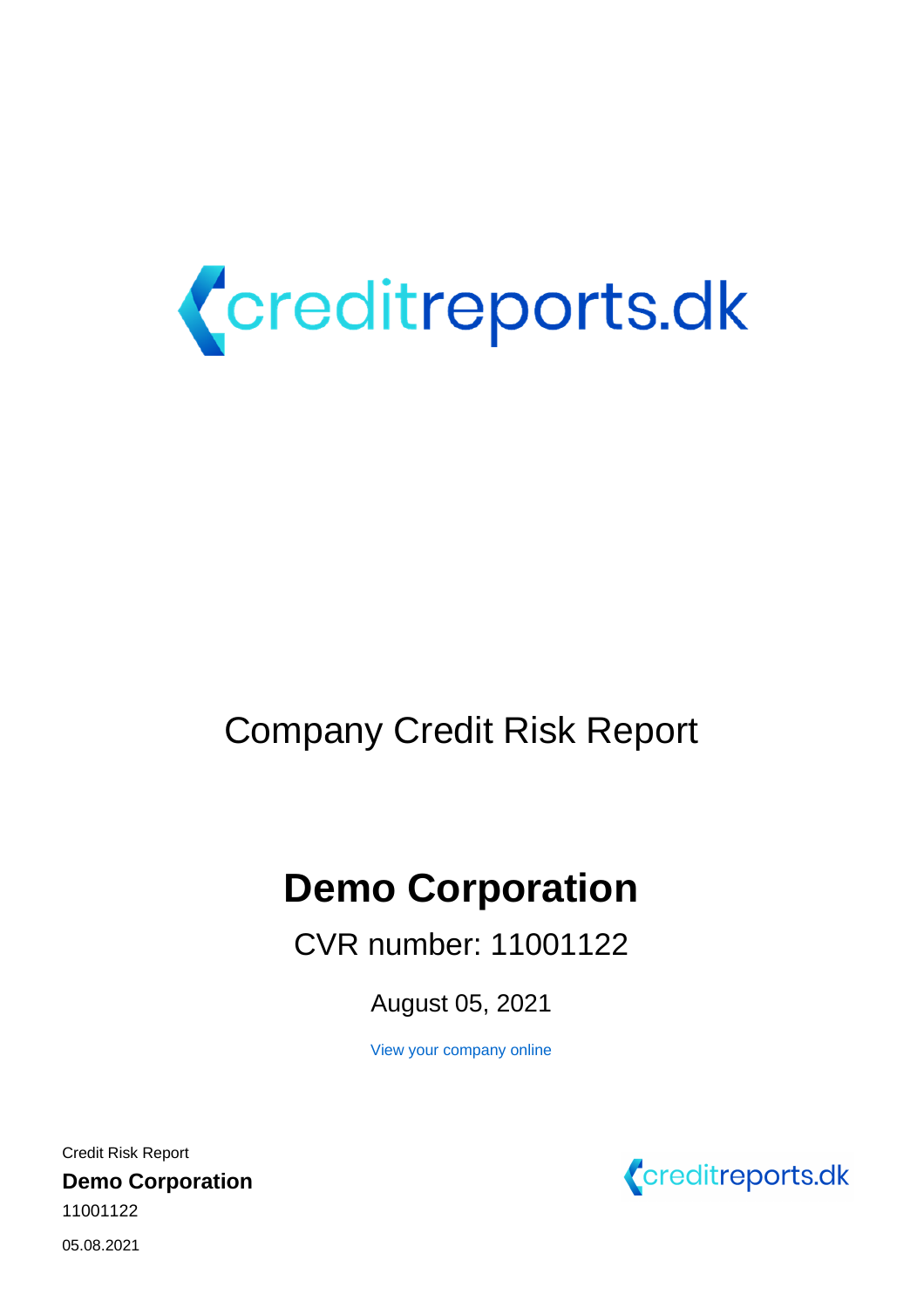11001122

05.08.2021



# Credit Overview





The credit rating of a company is based on its bankruptcy risk (for more information about how the credit risk of a company is calculated see the appendix). The picture above depicts the distribution of credit ratings. The companies with the lowest risk will achieve AAA-rating whereas the most risky companies will be given the worst rating of 'C'.

The rating is based on the bankruptcy risk in such a way that a certain share of all companies will receive a certain rating. The chart above visualizes how the credit ratings are distributed, so for example the top 1.3% of companies (or companies at or above the 987th permille) will receive a 'AAA' rating and companies whose bankruptcy risk falls between the 500-767 permilles will receive a 'BBB' rating.

The credit score is simply the rank of the company in question with respect to all other companies. The scale of our credit score is 0-100, where 100 is the company that is least likely to go bankrupt and 0 is the company that is most likely to go bankrupt.

CreditReports.dk does not take responsibility of the validity of the credit limit or any other numbers presented in the report. The limit should be used solely as an indicative credit limit. The credit decisions should be based on a thorough analysis of the company's creditworthiness.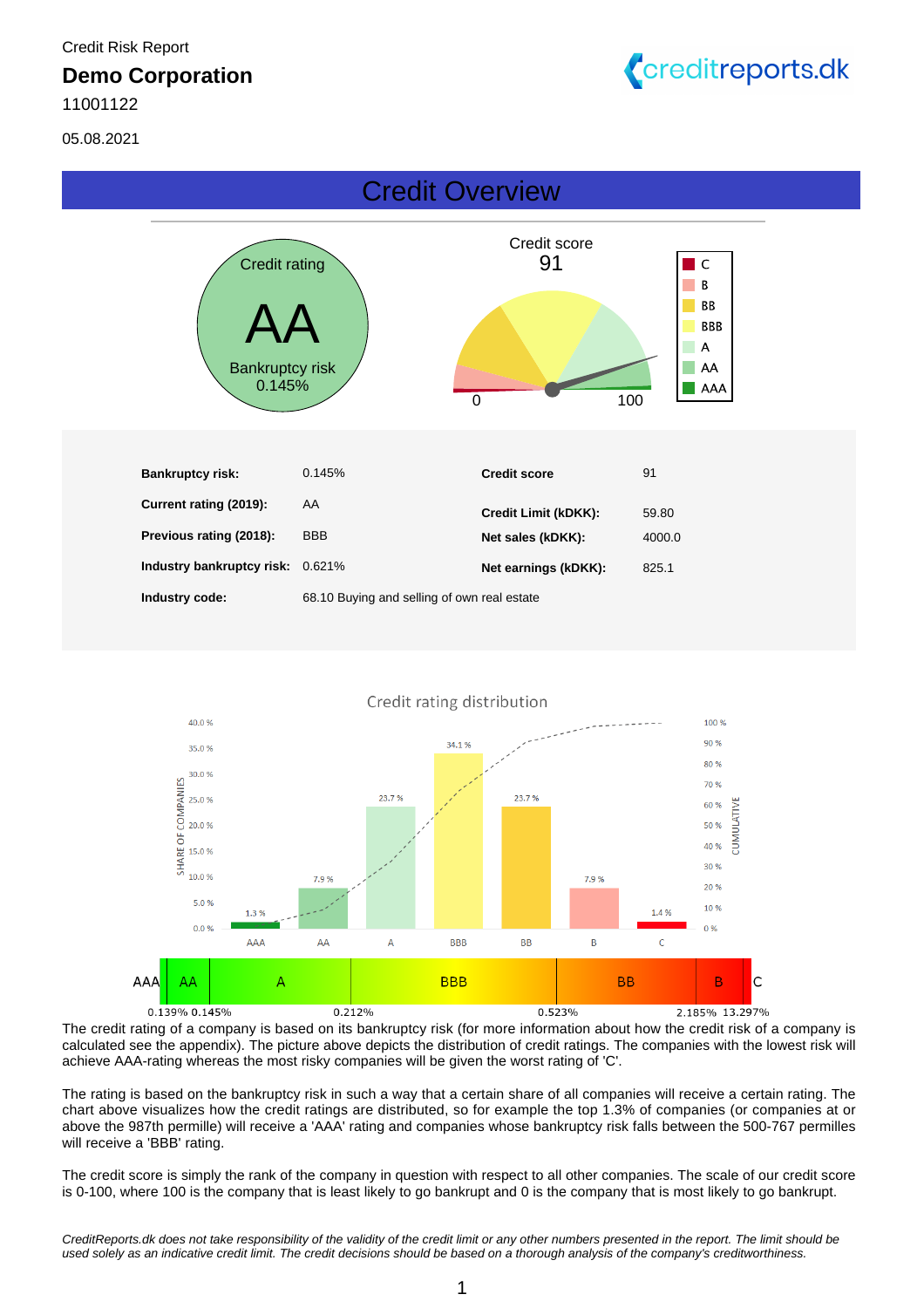

# Company Overview & Credit History

### **Company Overview**

| <b>Municipality:</b>      | Kobenhavn                                   |
|---------------------------|---------------------------------------------|
| Postal code:              | 1799                                        |
| Address:                  | Centralgade 123                             |
| Website:                  | https://www.creditreports.dk                |
| <b>CVR</b> number:        | 11001122                                    |
| <b>Registration date:</b> | 36526                                       |
| Industry code:            | 68.10 Buying and selling of own real estate |
|                           |                                             |

### **Credit Analysis**

| Equity ratio (%)                    | 94.2% | <b>Bankruptcy risk</b>          | 0.145% |
|-------------------------------------|-------|---------------------------------|--------|
| Interest bearing liabilities (kDKK) | 0.0   | <b>Credit rating</b>            | AA     |
| ROA-%                               | 4.2%  | <b>Credit score</b>             | 91     |
| Net sales growth                    | 1.8%  | <b>Industry bankruptcy risk</b> | 0.62%  |

Demo Corporation have a good equity ratio which is at 94%, but their other financials are not that great. They have had low growth, which is indicated by an average annual gross profit growth of 0% over the last three years. They also have not been so great in terms of profitability, since their ROI was 4% last year. Because of the good equity ratio that Demo Corporation have, their financial situation is not alarming, but Demo Corporation definitely have room to improve with regards to their growth and profitability.

# **Credit History**

| Year | <b>Credit score</b> | <b>Credit rating</b> | <b>Bankruptcy risk</b> | Credit score and risk                       |
|------|---------------------|----------------------|------------------------|---------------------------------------------|
|      |                     |                      |                        |                                             |
| 2019 | 91                  | AA                   | 0.145%                 | 0.3                                         |
|      |                     |                      |                        | $75 \frac{1}{2}$<br>50 $\frac{1}{2}$<br>0.2 |
| 2018 | 44                  | <b>BBB</b>           | 0.335%                 | Risk%                                       |
|      |                     |                      |                        | Score<br>0.1<br>25                          |
| 2017 | 50                  | <b>BBB</b>           | 0.305%                 | 0.0<br>$\Omega$                             |
| 2016 | 51                  | <b>BBB</b>           | 0.308%                 |                                             |
|      |                     |                      |                        | 2015<br>2016<br>2017<br>2018<br>2019        |
| 2015 | 54                  | <b>BBB</b>           | 0.300%                 | Bankruptcy risk %<br>Credit score<br>HH.    |
|      |                     |                      |                        |                                             |

The credit score refers to a company's risk relative to other companies. The value ranges from 0 to 100, and the higher the score the lower the risk. For example, a credit score of 78 means that the company in question has a lower risk than 78 % of all companies. A credit score is showed in addition to the rating, as some rating classes can cover a wide range of credit scores.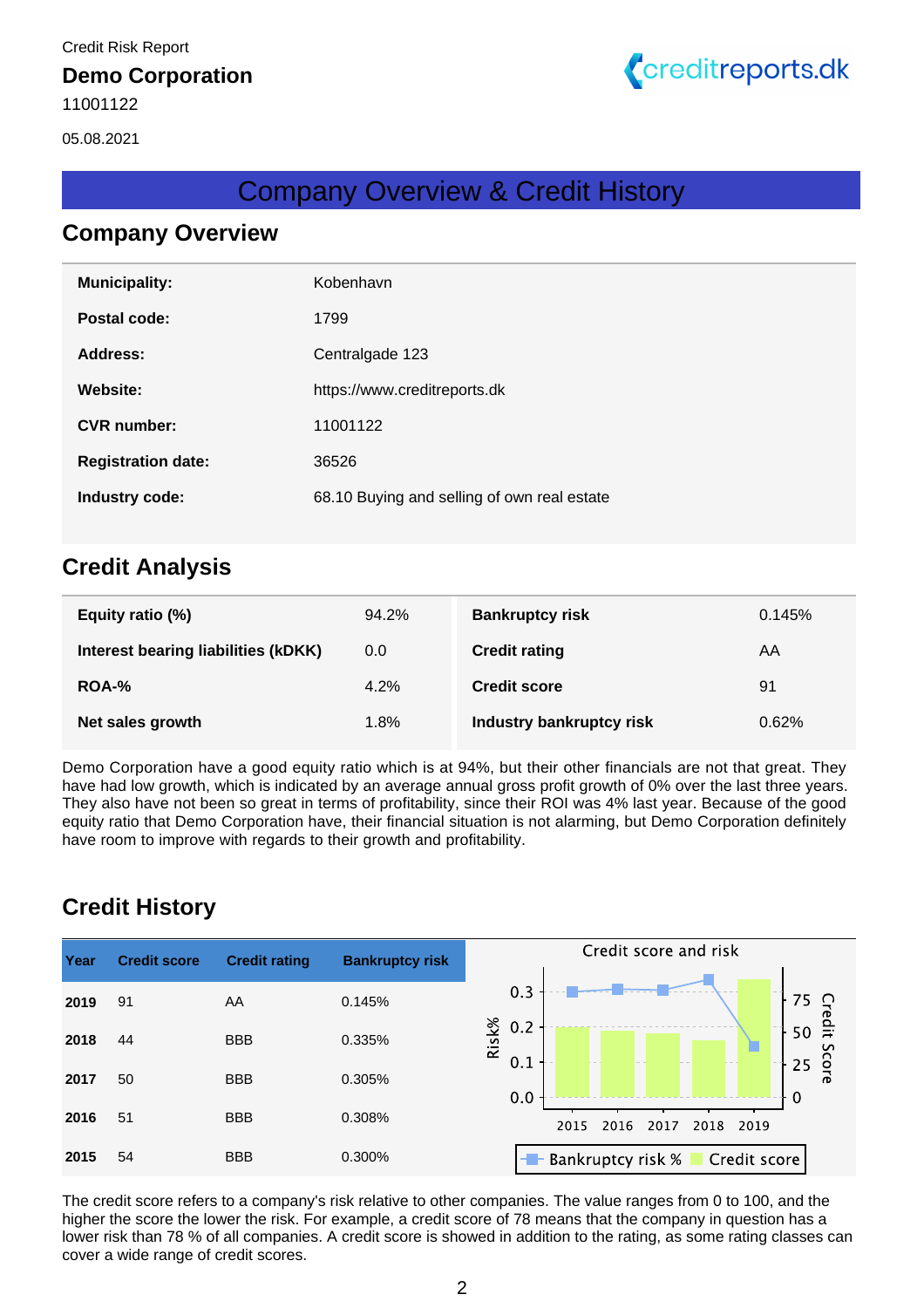### **Demo Corporation**

11001122

05.08.2021

#### **Financial overview (kDKK)** Financial overview

Creditreports.dk

# **Financial overview (kDKK)**

|                              | 2015    | 2016    | 2017    | 2018    | 2019      | 2020e     | 2021e     | 2022e     |
|------------------------------|---------|---------|---------|---------|-----------|-----------|-----------|-----------|
| <b>Net sales</b>             | 3931.2  | 3925.9  | 3946.0  | 3929.7  | 4000.0    | 4027.3    | 4076.9    | 4115.9    |
| <b>EBITDA</b>                | 3452.5  | 3503.3  | 3323.1  | 2170.7  | 1320.2    | 2218.4    | 2136.0    | 2045.7    |
| <b>EBIT</b>                  | 3534.1  | 3378.3  | 3323.1  | 2170.7  | 1320.2    | 2218.4    | 2136.0    | 2045.7    |
| Pre-tax profit (PTP)         | 1888.8  | 2116.6  | 2264.3  | 1161.7  | 825.1     | 1723.3    | 1640.9    | 1550.6    |
| <b>Net earnings</b>          | 1888.8  | 2116.6  | 2264.3  | 1161.7  | 825.1     | 1378.6    | 1312.7    | 1240.5    |
| Net debt                     | 38333.6 | 51753.9 | 32132.2 | 31335.6 | $-2258.8$ | $-2530.9$ | $-2645.5$ | $-2761.0$ |
| Balance sheet total (assets) | 56310.9 | 56015.8 | 58284.0 | 53269.9 | 10116.0   | 11601.7   | 11828.1   | 12031.5   |

# **KEY RATIOS**

|                                  | 2015    | 2016    | 2017    | 2018    | 2019     | 2020e    | 2021e    | 2022e    |
|----------------------------------|---------|---------|---------|---------|----------|----------|----------|----------|
| Equity ratio (%)                 | 29.2%   | 25.4%   | 37.1%   | 32.1%   | 94.2%    | 88.4%    | 88.4%    | 88.5%    |
| Relative indebtedness (%)        | 1014.3% | 1014.3% | 1014.3% | 1014.3% | 1014.3%  | 1014.3%  | 1014.3%  | 1014.3%  |
| Relative net indebtedness (%)    | 983.2%  | 1326.1% | 851.3%  | 866.2%  | $-41.9%$ | $-29.3%$ | $-31.3%$ | $-33.5%$ |
| Gearing (%)                      | 233.2%  | 285.0%  | 148.7%  | 183.3%  | $-23.7%$ | $-24.7%$ | $-25.3%$ | $-25.9%$ |
| ROA-%                            | 6.3%    | 6.0%    | 5.8%    | 3.9%    | 4.2%     | 20.4%    | 18.2%    | 17.1%    |
| Financing costs (%)              | 3.4%    | 2.7%    | 2.4%    | 2.9%    | 3.0%     | 0.0%     | 0.0%     | 0.0%     |
| <b>Quick ratio</b>               | 0.9     | 0.9     | 2.2     | 0.8     | 3.9      | 1.9      | 1.9      | 2.0      |
| <b>Current ratio</b>             | 7.0     | 7.0     | 9.0     | 14.3    | 3.9      | 1.9      | 1.9      | 2.0      |
| Cash and cash equivalents (kDKK) | 1222.3  | 1201.2  | 3081.1  | 2139.2  | 2258.8   | 2274.2   | 2302.2   | 2324.3   |

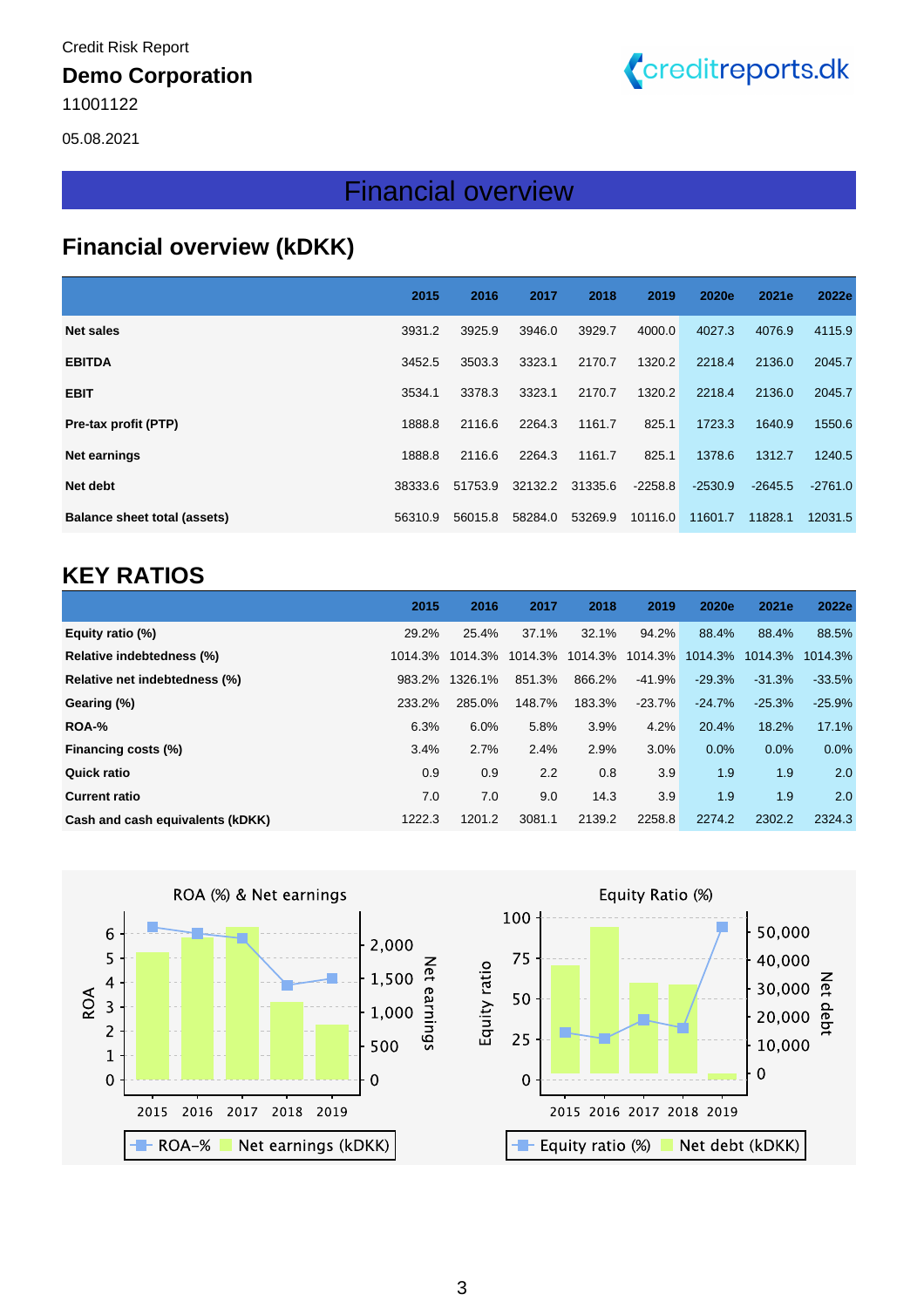### **Demo Corporation**

11001122

05.08.2021

# Balance Sheet Overview

# **Assets overview (kDKK)**



| Intangible assets total      |
|------------------------------|
| Tangible assets total        |
| Current assets total         |
| Long term receivables total  |
| Short term receivables total |
| Investments total            |
| Cash equivalents total       |
| Cash and bank deposits       |

|                                     | 2015    | 2016    | 2017    | 2018    | 2019    |
|-------------------------------------|---------|---------|---------|---------|---------|
| Intangible assets total             | 0.0     | 0.0     | 0.0     | 0.0     | 0.0     |
| Intangible assets %                 | 0.0%    | 0.0%    | 0.0%    | 0.0%    | 0.0%    |
| Tangible assets total               | 45968.8 | 45758.0 | 45092.3 | 10939.6 | 7843.2  |
| Tangible assets %                   | 81.6%   | 81.7%   | 77.4%   | 20.5%   | 77.5%   |
| <b>Current assets total</b>         | 9000.0  | 9000.0  | 10000.0 | 39838.0 | 0.0     |
| <b>Current assets %</b>             | 16.0%   | 16.1%   | 17.2%   | 74.8%   | 0.0%    |
| Long term receivables total         | 0.0     | 0.0     | 0.0     | 0.0     | 0.0     |
| <b>Non-current receivables %</b>    | 0.0%    | 0.0%    | 0.0%    | 0.0%    | 0.0%    |
| Short term receivables total        | 119.8   | 56.6    | 110.6   | 353.1   | 14.0    |
| <b>Current receivables %</b>        | 0.2%    | 0.1%    | 0.2%    | 0.7%    | 0.1%    |
| <b>Investments total</b>            | 0.0     | 0.0     | 0.0     | 0.0     | 0.0     |
| <b>Investments %</b>                | 0.0%    | 0.0%    | 0.0%    | 0.0%    | 0.0%    |
| Cash equivalents total              | 0.0     | 0.0     | 0.0     | 0.0     | 0.0     |
| <b>Cash equivalents %</b>           | 0.0%    | 0.0%    | 0.0%    | 0.0%    | 0.0%    |
| Cash and bank deposits              | 1222.3  | 1201.2  | 3081.1  | 2139.2  | 2258.8  |
| Cash and bank deposits %            | 2.2%    | 2.1%    | 5.3%    | 4.0%    | 22.3%   |
| <b>Balance sheet total (assets)</b> | 56310.9 | 56015.8 | 58284.0 | 53269.9 | 10116.0 |

Creditreports.dk

# **Liabilities overview (kDKK)**



|                                          | 2015    | 2016    | 2017    | 2018    | 2019    |
|------------------------------------------|---------|---------|---------|---------|---------|
| Shareholders' equity total               | 16436.1 | 18157.7 | 21608.5 | 17092.7 | 9532.1  |
| <b>Equity %</b>                          | 29.2%   | 25.4%   | 37.1%   | 32.1%   | 94.2%   |
| Non-current liabilities total            | 38389.7 | 51795.8 | 35213.3 | 33207.8 | 0.0     |
| <b>Non-current liabilities %</b>         | 68.2%   | 72.5%   | 60.4%   | 62.3%   | $0.0\%$ |
| <b>Current liabilities total</b>         | 1485.0  | 1467.5  | 1461.8  | 2969.1  | 583.4   |
| <b>Current liabilities %</b>             | 2.6%    | 2.1%    | 2.5%    | 5.6%    | 5.8%    |
| <b>Balance sheet total (liabilities)</b> | 56310.8 | 71421.0 | 58283.7 | 53269.6 | 10115.5 |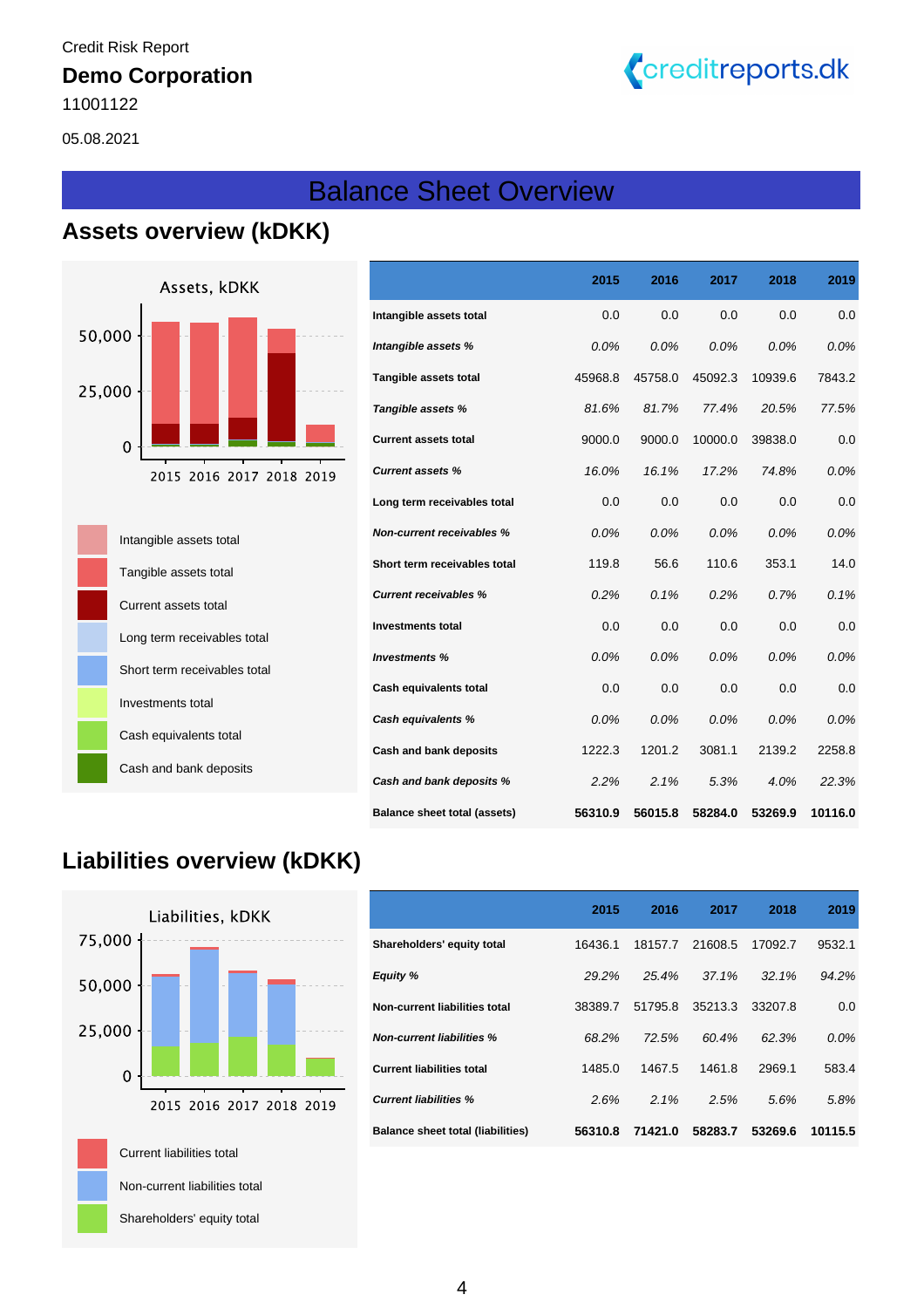### **Demo Corporation**

11001122

05.08.2021

# Industry Comparison

#### **Demo Corporation**

68.10 Buying and selling of own real estate

#### **Comparison group**

#### 68.10 Buying and selling of own real estate





105 - 1017 - 1131 - 1269 - 120

1005 1017 1131 1269 1265







Creditreports.dk







#### Relative indebtedness (%)

 $\text{mm/}$ yyyy = fiscal year end (company), yyyy = fiscal year (comparison group)

- **Company**
- 
- 
- **Lower quartile**

**Median The midmost observation (or average of two observations) in the data set, i.e. 50% of observations Upper quartile The number above which lies the top 25% of the data (largest values)**

**The number below which lies the bottom 25% of the data (smallest values)**

 $N =$  size of the comparison group in each year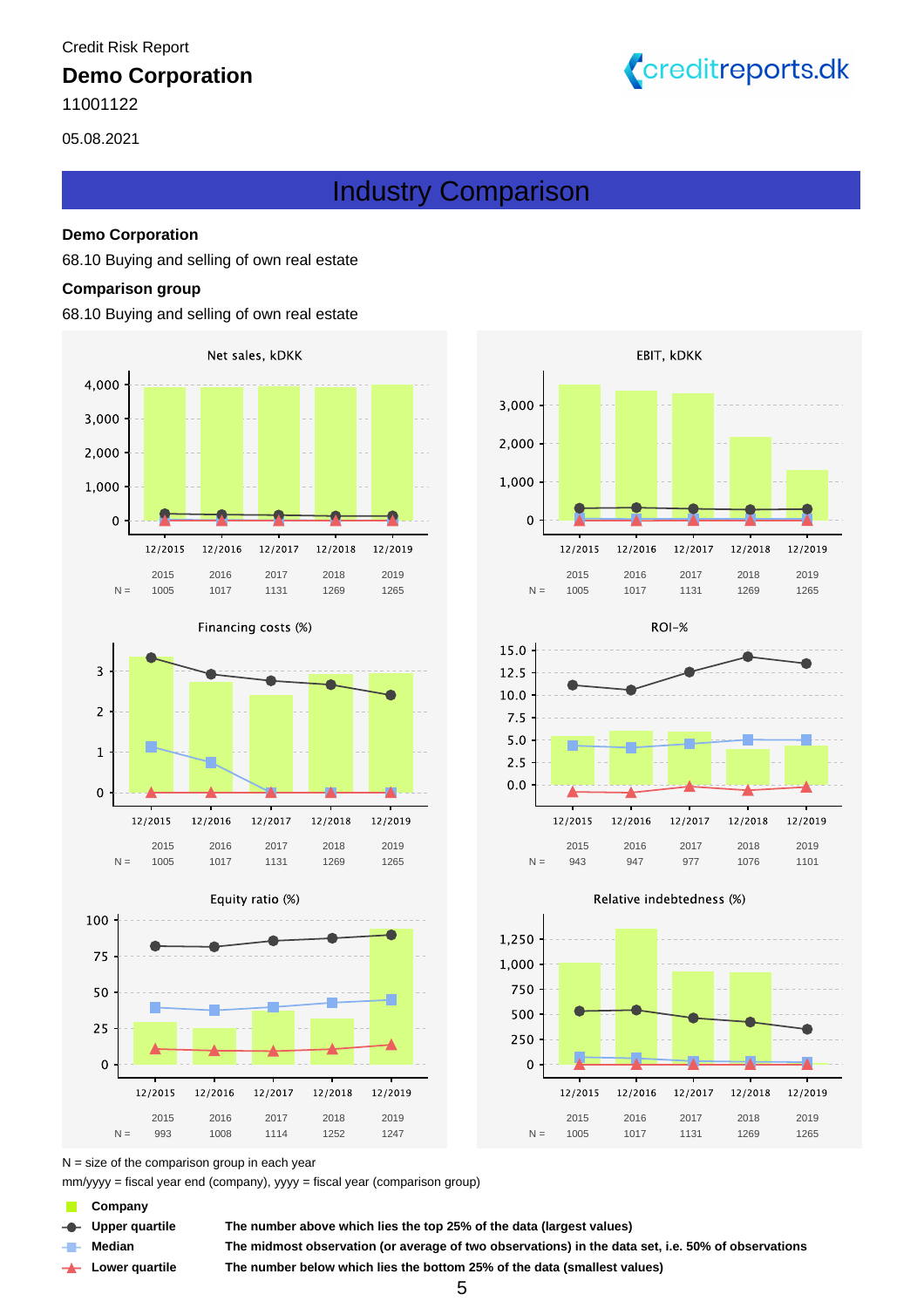### **Demo Corporation**

05.08.2021



# Industry Comparison

#### **Demo Corporation**

68.10 Buying and selling of own real estate

#### **Comparison group**

68.10 Buying and selling of own real estate





Trade debtors turnover (days)













 $N =$  size of the comparison group in each year

 $\text{mm/}$ yyyy = fiscal year end (company), yyyy = fiscal year (comparison group)

- **Company**
- 

**Lower quartile**

**Upper quartile The number above which lies the top 25% of the data (largest values)**

**Median The midmost observation (or average of two observations) in the data set, i.e. 50% of observations The number below which lies the bottom 25% of the data (smallest values)**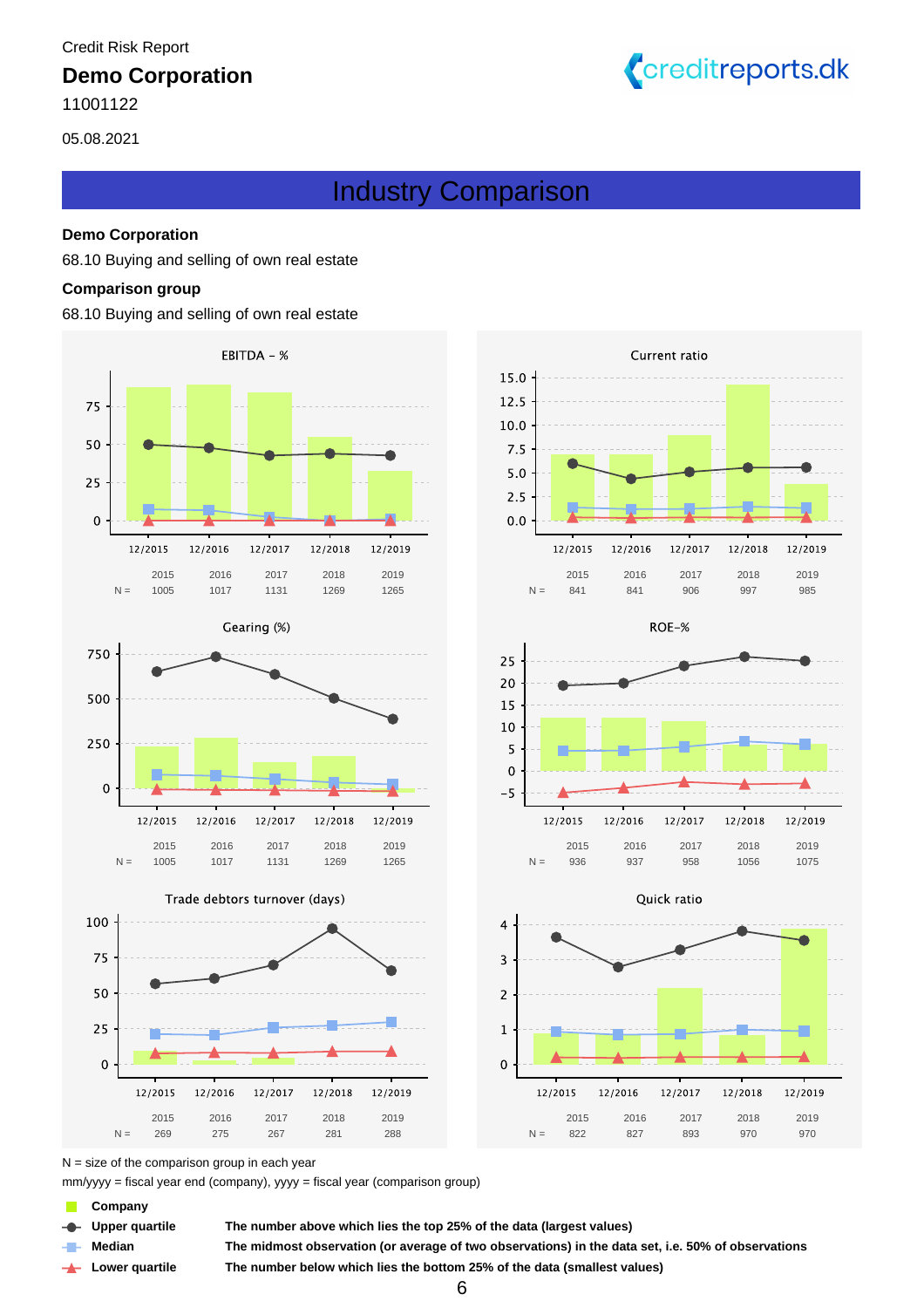### **Demo Corporation**

11001122

05.08.2021

# Creditreports.dk

# Key Ratios

#### **Profitability**

|                                      | 2015  | 2016  | 2017  | 2018  | 2019     | 2020e | 2021e | 2022e |
|--------------------------------------|-------|-------|-------|-------|----------|-------|-------|-------|
| <b>EBITDA - %</b>                    | 87.8% | 89.2% | 84.2% | 55.2% | $33.0\%$ | 55.1% | 52.4% | 49.7% |
| $EBIT - %$                           | 89.9% | 86.1% | 84.2% | 55.2% | 33.0%    | 55.1% | 52.4% | 49.7% |
| <b>Net Earnings %</b>                | 48.0% | 53.9% | 57.4% | 29.6% | 20.6%    | 34.2% | 32.2% | 30.1% |
| Profit before dep. and eo. items (%) | 46.0% | 57.1% | 57.4% | 29.6% | 20.6%    | 34.2% | 24.1% | 22.6% |
| Pre tax profit less eo. %            | 48.0% | 53.9% | 57.4% | 29.6% | 20.6%    | 42.8% | 40.2% | 37.7% |
| ROA-%                                | 6.3%  | 6.0%  | 5.8%  | 3.9%  | 4.2%     | 20.4% | 18.2% | 17.1% |
| ROI-%                                | 5.5%  | 6.0%  | 5.9%  | 4.0%  | 4.4%     | 22.4% | 20.6% | 19.4% |
| ROE-%                                | 12.2% | 12.2% | 11.4% | 6.0%  | 6.2%     | 13.9% | 12.7% | 11.8% |

### **Solvency**

|                               | 2015   | 2016   | 2017   | 2018   | 2019      | 2020e     | 2021e     | 2022e     |
|-------------------------------|--------|--------|--------|--------|-----------|-----------|-----------|-----------|
| Equity ratio (%)              | 29.2%  | 25.4%  | 37.1%  | 32.1%  | $94.2\%$  | 88.4%     | 88.4%     | 88.5%     |
| Relative indebtedness (%)     | 101430 | 135672 | 929416 | 920590 | 14585.    | 101430    | 33546.    | 33546.    |
| Relative net indebtedness (%) | 983.2% | 1326.1 | 851.3% | 866.2% | $-41.9\%$ | -29.3%    | $-31.3\%$ | $-33.5\%$ |
| Gearing (%)                   | 233.2% | 285.0% | 148.7% | 183.3% | $-23.7\%$ | $-24.7\%$ | $-25.3\%$ | $-25.9\%$ |
| Financing costs (%)           | 3.4%   | 2.7%   | 2.4%   | 2.9%   | $3.0\%$   | $0.0\%$   | $0.0\%$   | $0.0\%$   |

### **Liquidity**

|                                  | 2015   | 2016   | 2017          | 2018   | 2019   | 2020e   | 2021e  | 2022e  |
|----------------------------------|--------|--------|---------------|--------|--------|---------|--------|--------|
| <b>Quick ratio</b>               | 0.9    | 0.9    | $2.2^{\circ}$ | 0.8    | 3.9    | 1.9     | 1.9    | 2.0    |
| <b>Current ratio</b>             | 7.0    | 7.0    | 9.0           | 14.3   | 3.9    | 1.9     | 1.9    | 2.0    |
| Cash and cash equivalents (kDKK) | 1222.3 | 1201.2 | 3081.1        | 2139.2 | 2258.8 | 2274.2  | 2302.2 | 2324.3 |
| <b>Cash ratio</b>                | 2.2%   | 1.7%   | 5.3%          | 4.0%   | 22.3%  | $0.0\%$ | 19.5%  | 19.3%  |

### **Capital use efficiency**

|                                | 2015   | 2016   | 2017   | 2018   | 2019    | 2020e   | 2021e   | 2022e            |
|--------------------------------|--------|--------|--------|--------|---------|---------|---------|------------------|
| Trade debtors turnover (days)  | 9486.5 | 3174.3 | 4703.5 | 0.0    | 0.0     | 0.0     | 0.0     | 0.0 <sub>1</sub> |
| Current assets / Net Sales (%) | 228.9% | 229.2% | 253.4% | 1013.8 | $0.0\%$ | $0.0\%$ | $0.0\%$ | $0.0\%$          |
| Net working capital (kDKK)     | 8857.1 | 8790.4 | 11729. | 39361. | 1689.4  | 937.3   | 948.9   | 958.0            |
| Net working capital (%)        | 225.3% | 223.9% | 297.3% | 1001.6 | 42.2%   | 23.3%   | 23.3%   | 23.3%            |

#### **Turnover ratios**

|                        | 2015 | 2016 | 2017 | 2018 | 2019 | 2020e 2021e   |     | 2022e         |
|------------------------|------|------|------|------|------|---------------|-----|---------------|
| <b>Assets turnover</b> |      |      | 0.1  | 0.1  | 0.5  | $0.5^{\circ}$ | 0.4 | $0.4^{\circ}$ |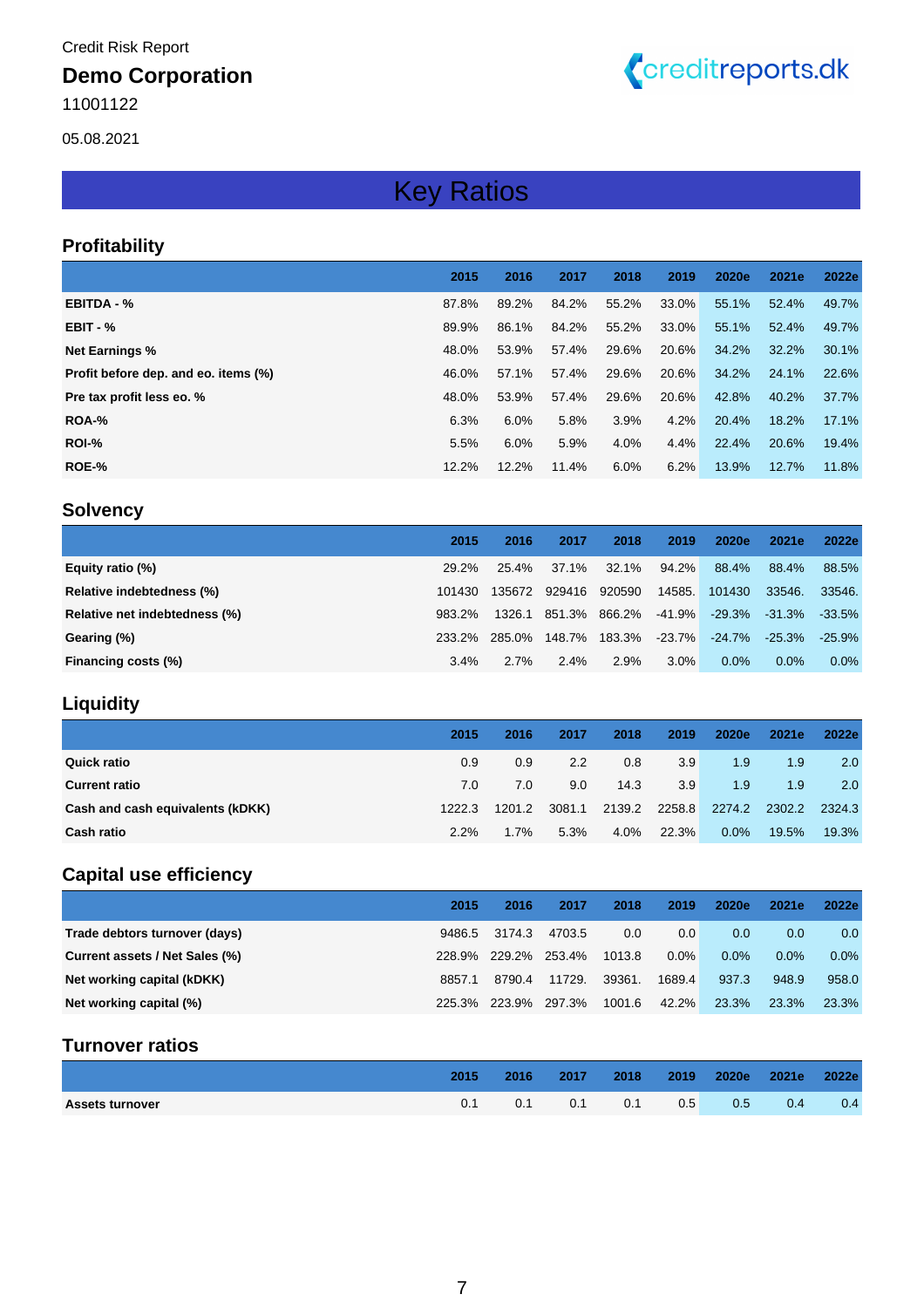# **Demo Corporation**

11001122



# Creditreports.dk

# Financial statements

### **Income statement (kDKK)**

|                                          | 2015      | 2016      | 2017     | 2018      | 2019     | 2020e    | 2021e    | 2022e    |
|------------------------------------------|-----------|-----------|----------|-----------|----------|----------|----------|----------|
| Net sales                                | 3931.2    | 3925.9    | 3946.0   | 3929.7    | 4000.0   | 4027.3   | 4076.9   | 4115.9   |
| Social security expenses                 | $-276.2$  | $-178.2$  | $-356.5$ | $-284.7$  | $-222.9$ | $-150.5$ | $-161.5$ | $-172.2$ |
| Other operating expenses                 | $-202.6$  | $-244.4$  | -266.4   | -1474.3   | $-580.4$ | $-391.8$ | $-420.4$ | $-448.4$ |
| Reduction in value of non-current assets | 81.6      | $-125.0$  | 0.0      | 0.0       | 0.0      | 0.0      | 0.0      | 0.0      |
| <b>EBIT</b>                              | 3534.1    | 3378.3    | 3323.1   | 2170.7    | 1320.2   | 2218.4   | 2136.0   | 2045.7   |
| Other financial income                   | 0.0       | 0.0       | 0.0      | 0.0       | 0.0      | 0.0      | 0.0      | 0.0      |
| Other financial expenses                 | $-1645.3$ | $-1261.7$ | -1058.8  | $-1009.0$ | -495.1   | $-495.1$ | $-495.1$ | $-495.1$ |
| Pre tax profit less extra ordinaries     | 1888.8    | 2116.6    | 2264.3   | 1161.7    | 825.1    | 1723.3   | 1640.9   | 1550.6   |
| Pre-tax profit (PTP)                     | 1888.8    | 2116.6    | 2264.3   | 1161.7    | 825.1    | 1723.3   | 1640.9   | 1550.6   |
| Net earnings                             | 1888.8    | 2116.6    | 2264.3   | 1161.7    | 825.1    | 1378.6   | 1312.7   | 1240.5   |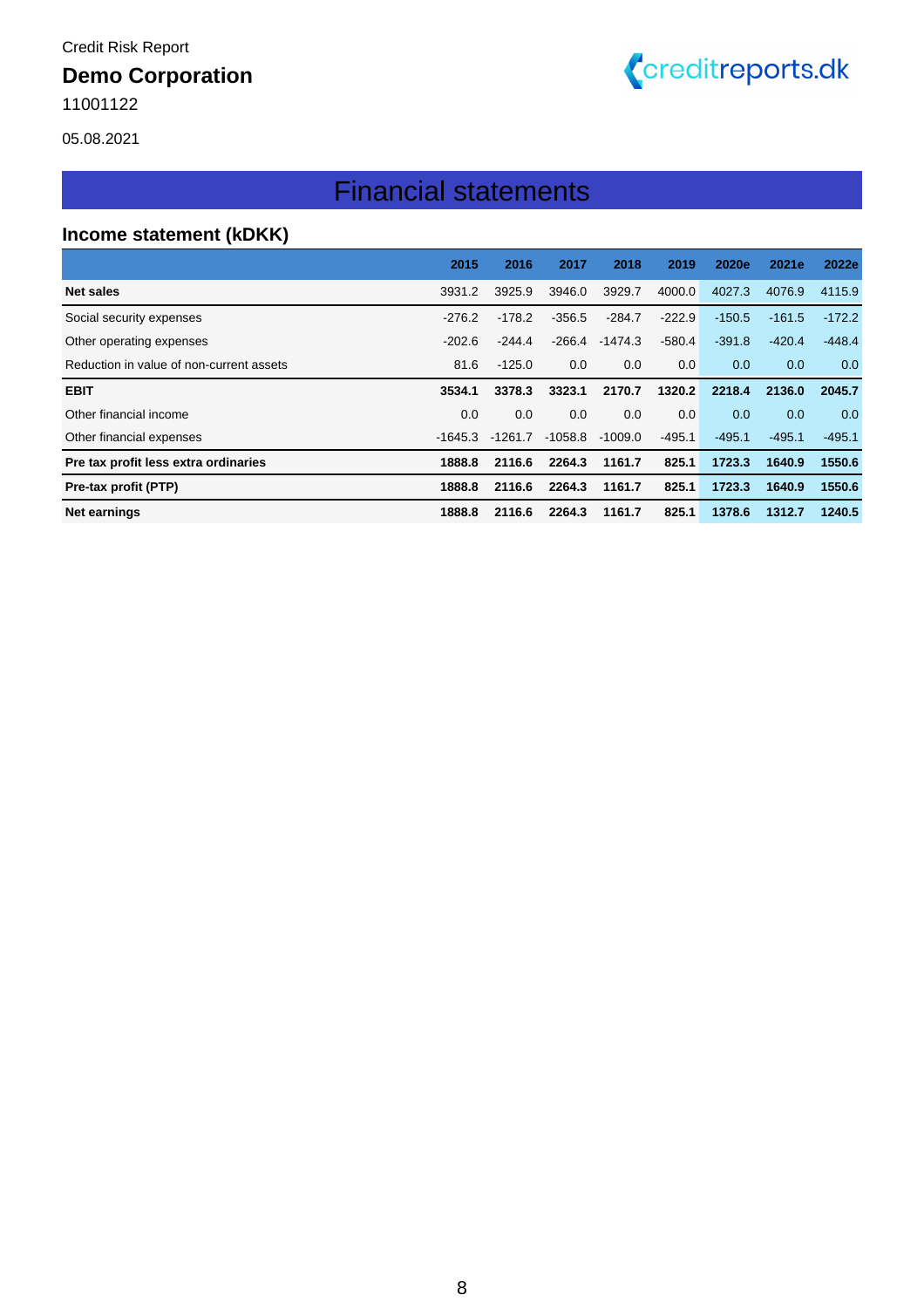### **Demo Corporation**

11001122



05.08.2021

# Financial statements

### **Balance sheet - Assets (kDKK)**

|                                | 2015    | 2016    | 2017    | 2018    | 2019   | 2020e  | 2021e  | 2022e  |
|--------------------------------|---------|---------|---------|---------|--------|--------|--------|--------|
| Intangible assets total        | 0.0     | 0.0     | 0.0     | 0.0     | 0.0    | 0.0    | 0.0    | 0.0    |
| <b>Buildings</b>               | 45968.8 | 45758.0 | 45092.3 | 10939.6 | 7843.2 | 9056.7 | 9168.3 | 9256.1 |
| Tangible assets total          | 45968.  | 45758.  | 45092.  | 10939.  | 7843.2 | 9056.7 | 9168.3 | 9256.1 |
| <b>Investments total</b>       | 0.0     | 0.0     | 0.0     | 0.0     | 0.0    | 0.0    | 0.0    | 0.0    |
| Other stocks                   | 9000.0  | 9000.0  | 10000.0 | 39838.0 | 0.0    | 0.0    | 0.0    | 0.0    |
| <b>Current assets total</b>    | 9000.0  | 9000.0  | 10000.  | 39838.  | 0.0    | 0.0    | 0.0    | 0.0    |
| Long term receivables total    | 0.0     | 0.0     | 0.0     | 0.0     | 0.0    | 0.0    | 0.0    | 0.0    |
| Current trade debtors          | 102.2   | 34.1    | 50.8    | 0.0     | 0.0    | 0.0    | 0.0    | 0.0    |
| Current other receivables      | 17.7    | 22.5    | 8.9     | 109.2   | 12.6   | 12.7   | 12.8   | 13.0   |
| Prepayments and accrued income | 0.0     | 0.0     | 50.8    | 243.9   | 1.4    | 1.4    | 1.5    | 1.5    |
| Short term receivables total   | 119.8   | 56.6    | 110.6   | 353.1   | 14.0   | 14.1   | 14.3   | 14.4   |
| Cash equivalents total         | 0.0     | 0.0     | 0.0     | 0.0     | 0.0    | 0.0    | 0.0    | 0.0    |
| Cash and bank deposits         | 1222.3  | 1201.2  | 3081.1  | 2139.2  | 2258.8 | 2274.2 | 2302.2 | 2324.3 |
| Cash (generated)               | 0.0     | 0.0     | 0.0     | 0.0     | 0.0    | 256.7  | 343.3  | 436.7  |
| Balance sheet total (assets)   | 56310.  | 56015.  | 58284.  | 53269.  | 10116. | 11601. | 11828. | 12031. |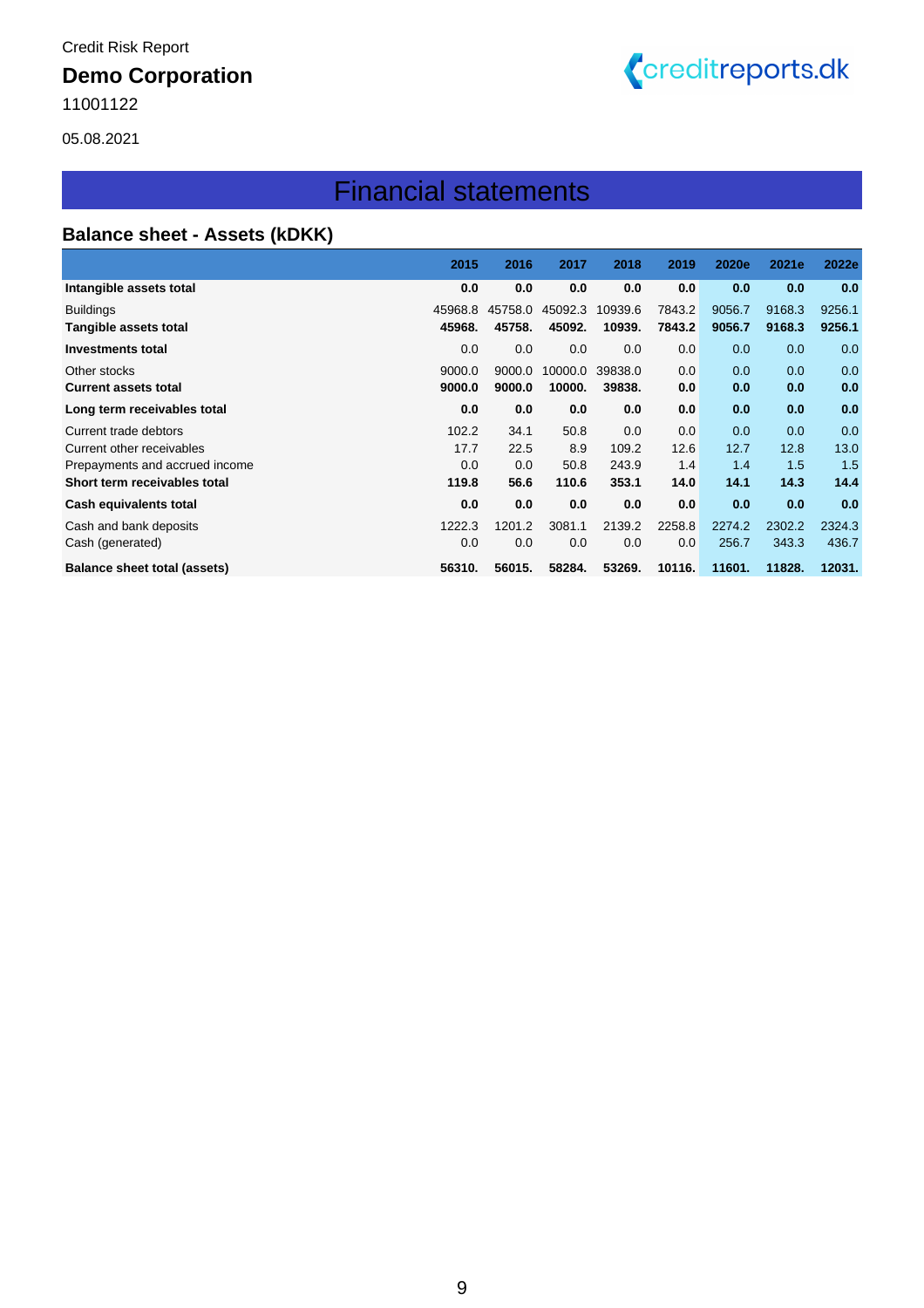### **Demo Corporation**

11001122



05.08.2021

# Financial statements

### **Balance sheet - Liabilities (kDKK)**

|                                            | 2015    | 2016    | 2017    | 2018    | 2019   | 2020e  | 2021e  | 2022e  |
|--------------------------------------------|---------|---------|---------|---------|--------|--------|--------|--------|
| Share capital                              | 6051.4  | 5656.4  | 5276.4  | 5076.4  | 76.4   | 76.4   | 76.4   | 76.4   |
| Retained earnings                          | 10384.7 | 12501.3 | 14067.9 | 10854.6 | 8630.6 | 8795.7 | 9071.4 | 9333.9 |
| Profit of the financial year               | 0.0     | 0.0     | 2264.3  | 1161.7  | 825.1  | 1378.6 | 1312.7 | 1240.5 |
| Shareholders' equity total                 | 16436.  | 18157.  | 21608.  | 17092.  | 9532.1 | 10250. | 10460. | 10650. |
| <b>Appropriations total</b>                | 0.0     | 0.0     | 0.0     | 0.0     | 0.0    | 0.0    | 0.0    | 0.0    |
| Non-current loans from credit institutions | 38389.7 | 51795.8 | 35213.3 | 33207.8 | 0.0    | 0.0    | 0.0    | 0.0    |
| Non-current liabilities total              | 38389.  | 51795.  | 35213.  | 33207.  | 0.0    | 0.0    | 0.0    | 0.0    |
| Current loans from credit institutions     | 1166.1  | 1159.3  | 0.0     | 267.0   | 0.0    | 0.0    | 0.0    | 0.0    |
| Other current creditors                    | 318.9   | 308.2   | 1461.8  | 2702.1  | 583.4  | 1351.0 | 1367.7 | 1380.7 |
| <b>Current liabilities total</b>           | 1485.0  | 1467.5  | 1461.8  | 2969.1  | 583.4  | 1351.0 | 1367.7 | 1380.7 |
| <b>Balance sheet total (liabilities)</b>   | 56310.  | 71421.  | 58283.  | 53269.  | 10115. | 11601. | 11828. | 12031. |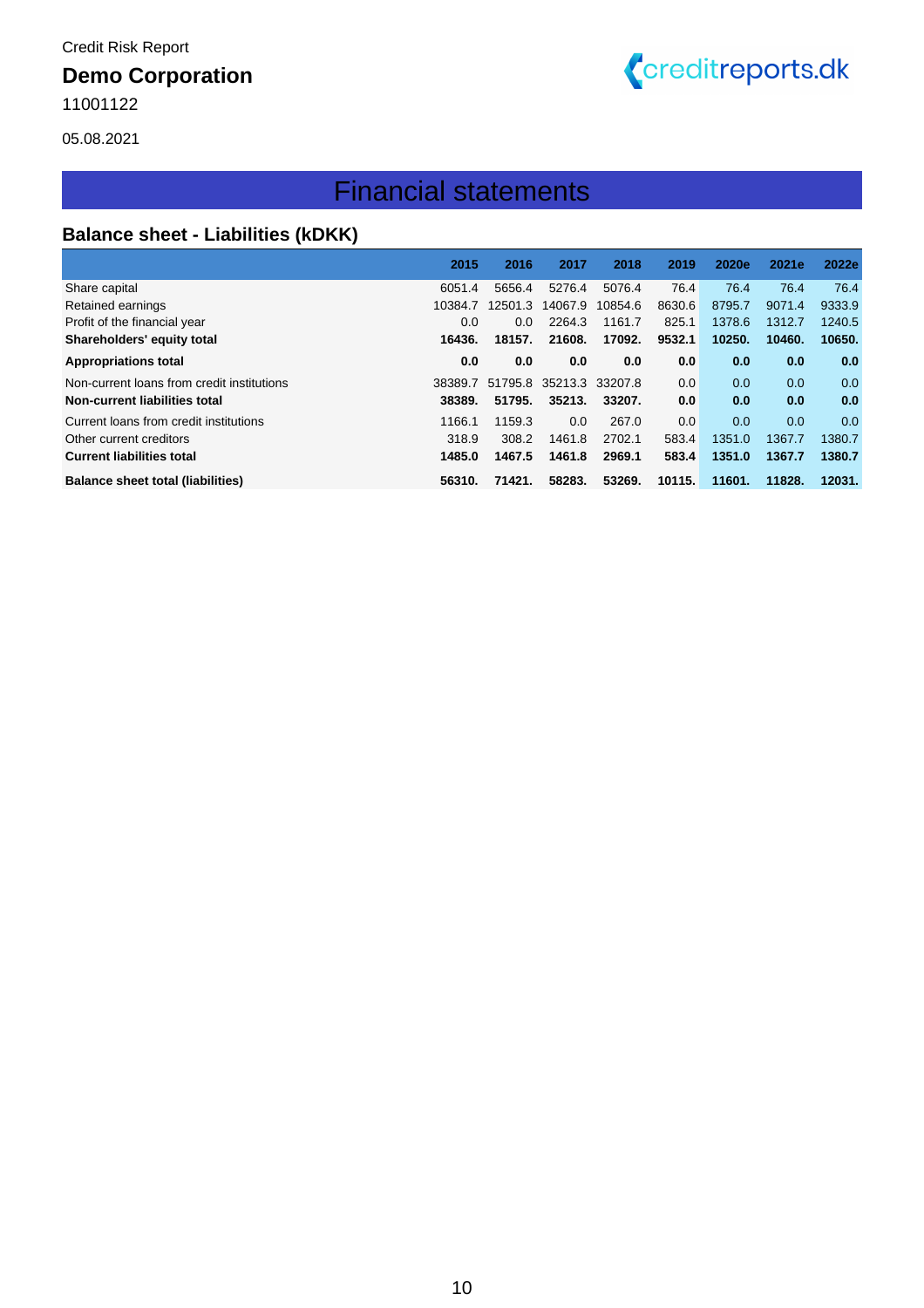

# Credit Rating, Score, and Limit Appendix

#### **Credit rating Credit score**

Credit rating is a way to classify companies into larger groups, making it easy to quickly compare a given company to all the others in our database. In our system, the credit rating is based on the bankruptcy risk of a company. The companies with higher risks have lower credit ratings and the low-risk companies have high ratings. We use the standard seven rating categories that range from AAA-C where AAA is the category containing companies with the lowest bankruptcy risks and C is the category containing companies with the highest bankruptcy risks. Each rating class contains of a certain fixed share of all companies in the system. The distribution of companies to different rating classes is illustrated in the graph below. It must also be noted that if the company has data for only few historical years, then the estimation of bankruptcy risk will be more imprecise.

#### **Credit Risk Distribution**



The credit score refers to a company's risk relative to other companies. The value ranges from 0 to 100, and the higher the score the lower the risk. For example, a credit score of 78 means that the company in question has a lower risk than 78 % of all companies. A credit score is showed in addition to the rating, as some rating classes can cover a wide range of credit scores.

#### **Credit limit**

The credit limit provided in the report is an approximation on how much credit should be extended to a company. It is based on the bankruptcy risk of a company, but also its potential to meet the credit obligations. Thus, it also takes the solvency as well as the company's ability to generate cash flows into account.

#### **Bankruptcy risk**

While bankruptcy risk models based on logistic regression are relatively easy to understand and are good for visualizing the bankruptcy risk, they have the downfall of using constant weights for variables that are included in the model. That is why we have invested countless of hours into the development of state-of-theart machine-learning models for bankruptcy risk estimation. Compared to regression models, machine learning models are much more versatile and can observe more complex and dynamic relationships between different variables.

Currently we utilize the Gradient boosting model using XGBoost library, which was used to obtain the best results in testing. Other models we studied include neural networks and random forest models. To learn more about our bankruptcy risk assessment methodology visit https://www.creditreports.dk/creditrisk-assessment-methods/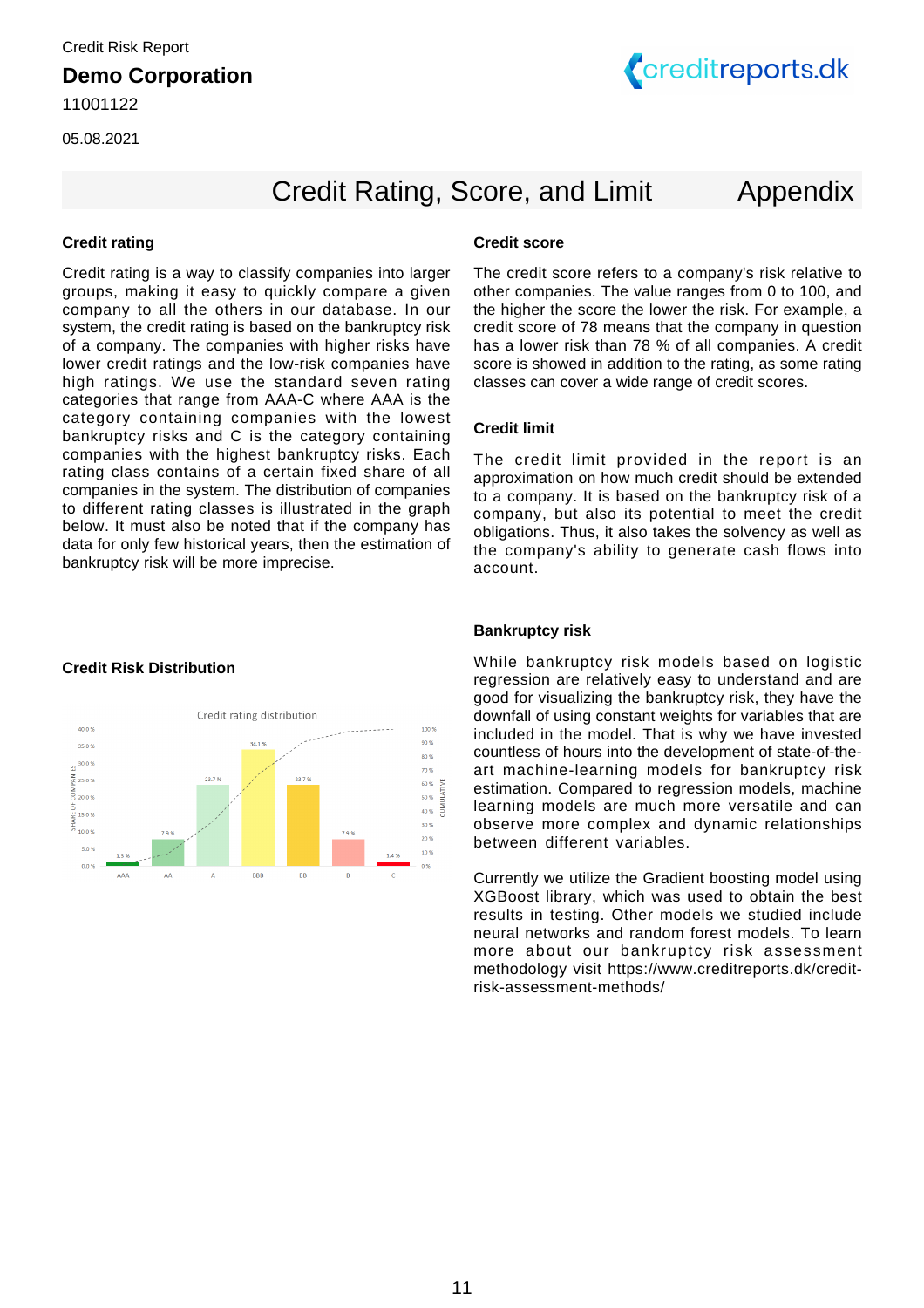05.08.2021



# Vocabulary Appendix

| Accounting period          | A period over which a financial statement is made. Usually 12 months starting from January and ending in<br>December, but other options are possible.                                |
|----------------------------|--------------------------------------------------------------------------------------------------------------------------------------------------------------------------------------|
| Accounts payables turnover | Tells how many days it takes on average for a company to pay back its supply purchases.                                                                                              |
| Asset turnover ratio       | The ratio between a company's net sales and the average total assets.                                                                                                                |
| Assets                     | The side of a company's balance sheet that tells what it owns. Divided into current and non-current<br>assets.                                                                       |
| Balance sheet              | Balance sheet provides information about what a company owns and how it is financed at the end of its<br>accounting period.                                                          |
| Bankruptcy risk            | The probability of a company going bankrupt. Calculated using statistical models.                                                                                                    |
| Cash ratio                 | The ratio of cash and cash equivalents to current liabilities.                                                                                                                       |
| Credit limit               | A suggested maximum limit of credit for a company based on its credit risk profile.                                                                                                  |
| Credit rating              | An evaluation of the credit risk of a company. Usually in grade letter form, e.g., A or B.                                                                                           |
| Credit risk                | The risk of a company not being able to meet its financial obligations, leading to defaults.                                                                                         |
| Credit score               | An evaluation of a company's credit risk, based on different risk measures and functions.                                                                                            |
| <b>Current assets</b>      | Assets which are meant to be owned by the firm for a maximum of one accounting period. E.g.<br>inventories.                                                                          |
| Current ratio              | Measures a company's ability to cover its short-term debts with liquid assets. Calculated by dividing<br>current assets by current liabilities.                                      |
| EBIT                       | Earnings before Interest and Tax. Net sales minus expenses excluding tax and interest.                                                                                               |
| <b>EBITDA</b>              | Earnings before Interest, Taxes, Depreciation and Amortization. Net sales minus expenses excluding<br>taxes, interest and depreciation & amortization.                               |
| Equity                     | Equity is the amount of money invested into a company plus its retained earnings.                                                                                                    |
| Equity & Liabilities       | The side of the balance sheet which tells how assets are financed.                                                                                                                   |
| Equity ratio               | The ratio between equity and balance sheet total.                                                                                                                                    |
| <b>Financial assets</b>    | Tangible assets in a liquid form that is used in the daily operations.                                                                                                               |
| <b>Financial costs</b>     | The costs associated with the company's financing. For example, interest payments and other costs<br>related to loans.                                                               |
| Financial ratio            | Measures used to assess a company's financial position.                                                                                                                              |
| Gearing                    | Measures a company's financial leverage. Interest-bearing net debt divided by equity.                                                                                                |
| Goodwill                   | An intangible asset which provides a competitive advantage, such as a strong brand or reputation. In an<br>acquisition, goodwill appears on the balance sheet of the acquirer in the |
| Gross investment           | The monetary value of investments made within an accounting period.                                                                                                                  |
| Gross margin               | A measure of profitability calculated by subtracting variable and fixed costs from net sales.                                                                                        |
| Industry                   | Companies that operate in a similar line of business form an industry. In practice, industry definitions and<br>boundaries are vague.                                                |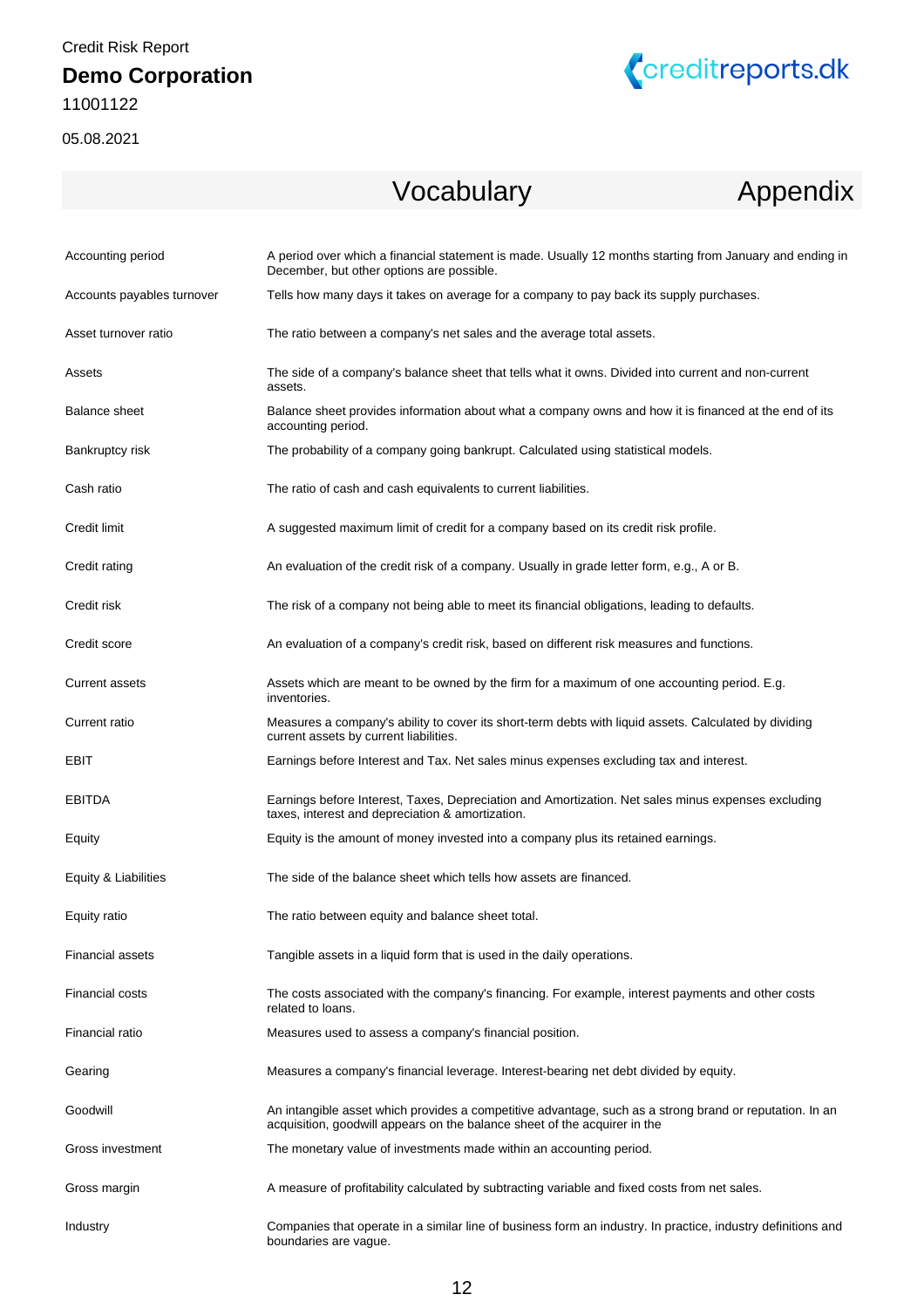



# Vocabulary Appendix

| Intangible assets         | Assets which do not physically exist but are valuable nonetheless, e.g., brand value.                                                                                              |
|---------------------------|------------------------------------------------------------------------------------------------------------------------------------------------------------------------------------|
| Interest coverage ratio   | The ratio between EBIT and interest expense. Measures how easily a company is able to pay interest on<br>its outstanding debt.                                                     |
| Interest expense          | Interest payments incurred by debt financing.                                                                                                                                      |
| Interest income           | Interest payments received from lending to other entities.                                                                                                                         |
| Interest-bearing debt     | A debt which requires interest payments. E.g. a bank loan.                                                                                                                         |
| Interest-bearing net debt | A company's total interest-bearing debt minus cash and cash equivalents.                                                                                                           |
| Inventories               | Goods ready to be sold or to be sold later; in other words finished and unfinished goods + raw materials<br>used to produce them.                                                  |
| Inventory turnover ratio  | The ratio between cost of goods sold and average inventory. Measures how many times a company has<br>sold and replaced its inventory during an accounting period.                  |
| Liabilities               | Financing obtained from outside the company and must be paid back.                                                                                                                 |
| Liquidity                 | Company's liquidity describes its ability to meet its financial obligations with liquid assets.                                                                                    |
| Long term                 | In business accounting measures long-term often refers to a time period longer than 12 months. In<br>investment measures long-term refers to a time period longer than 7-10 years. |
| Long term receivables     | Receivables which are due in more than 12 months.                                                                                                                                  |
| Medium term               | In investment measures medium-term often refers to a time period lasting up to ten years.                                                                                          |
| Net earnings              | A company's total earnings. Revenues minus all the expenses. The amount left for shareholders.                                                                                     |
| Net investment            | The amount of investments which increase the capacity. Gross investments minus depreciations.                                                                                      |
| Net sales                 | The monetary value of sales during an accounting period minus value-added tax.                                                                                                     |
| Non-cash charge           | Charges which do not have a cash flow effect but affect the income statement and/or balance sheet.                                                                                 |
| Non-current assets        | Assets which are intended to be owned by the company for more than one accounting period.                                                                                          |
| Non-interest-bearing debt | Debt for which a firm does not have to pay interest. E.g. accounts payable.                                                                                                        |
| Operating profit          | Net sales minus variable and fixed costs and depreciation & amortization. See EBIT.                                                                                                |
| Operative cash flow       | The cash flow generated by a company's operations.                                                                                                                                 |
| Quick ratio               | Measures a company's ability to cover its short-term debts with liquid assets. Calculated by dividing liquid<br>assets by current liabilities.                                     |
| Receivables turnover      | Tells how many days it takes on average for customers to deliver the cash payment for their purchases.                                                                             |
| Relative indebtedness     | Measures the extent to which a company's operations are financed with debt. Total debt divided by sales.                                                                           |
| Retained earnings         | Earnings that are not paid out to shareholders but kept within the company and used to finance its<br>operations.                                                                  |
| Return on assets          | Measures how much returns are generated to capital providers (both equity and debt). Calculated by<br>dividing EBIT by total assets.                                               |